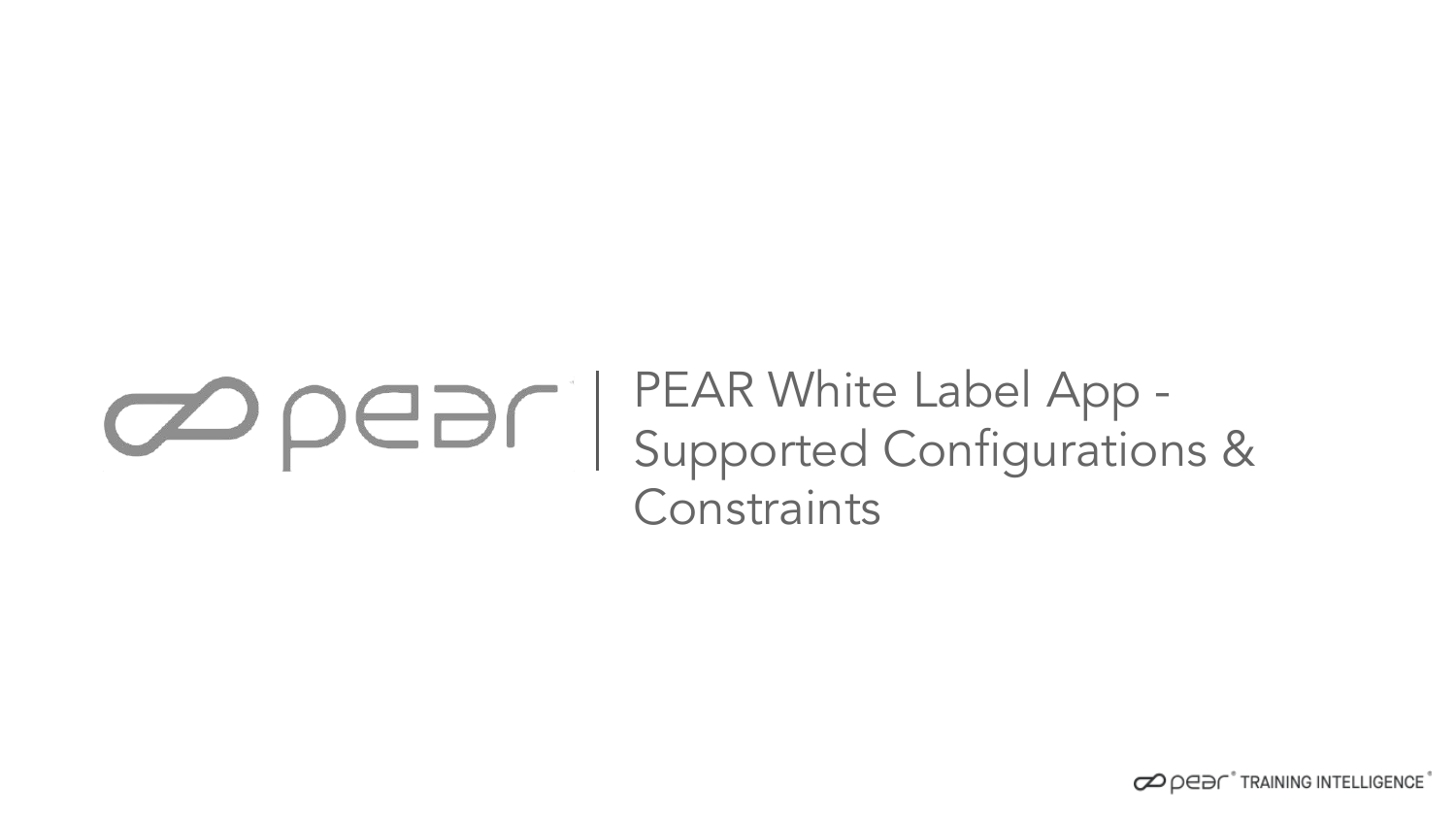# White Label App

The Whitelabel app includes the features in the PEAR Training Intelligence user experience, using your company's branding, logo, images, colors and theming.

1) App Store Icon

Your app icon can be customized with your logo and color scheme

### 2) Splash/Login screens

Your team's designed image is used for the splash screen that is shown when the app is first opened, representing your brand

The Sign Up and Login buttons are functional and cannot be customized





CO DE DE TRAINING INTELLIGENCE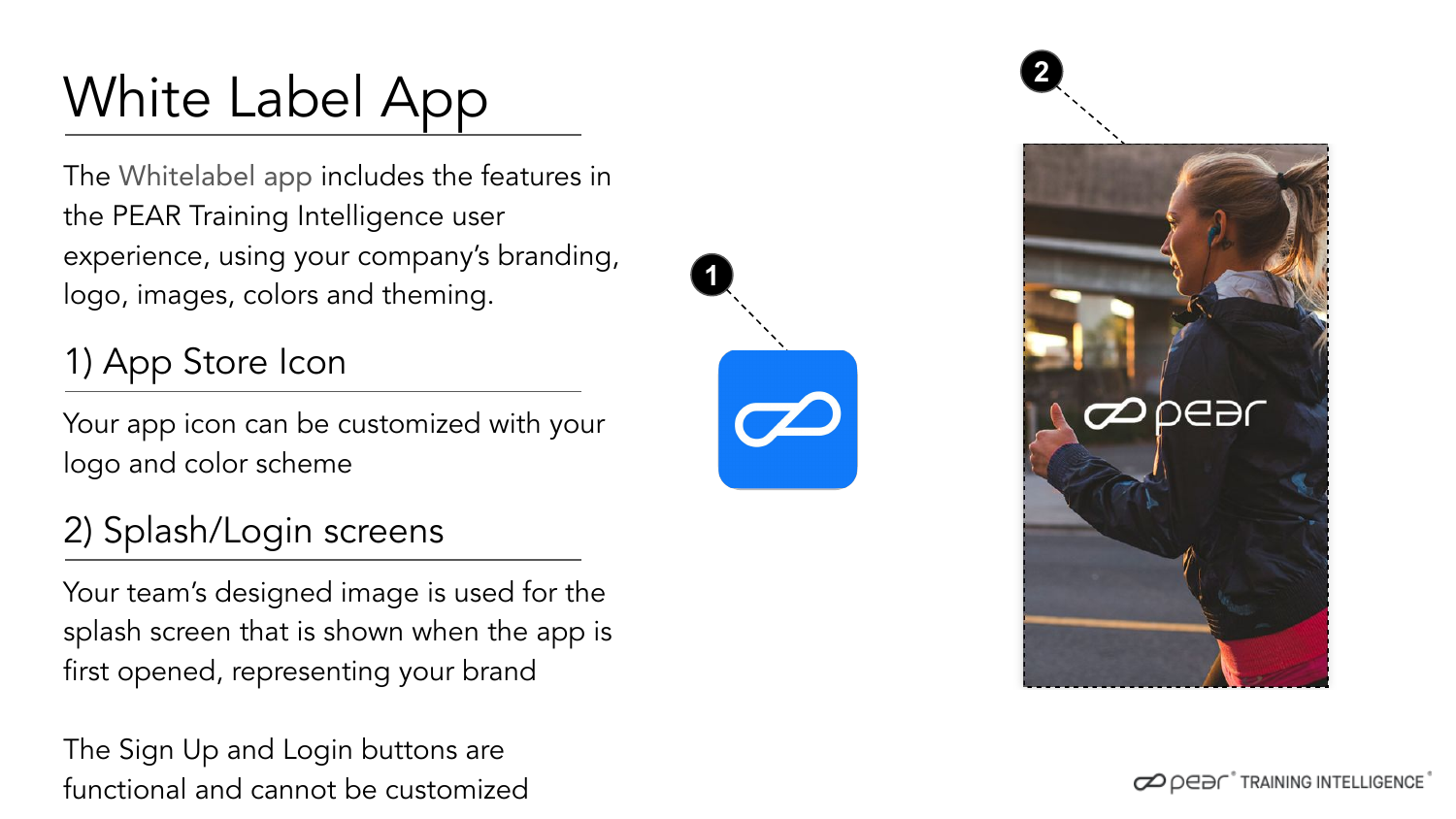3) Logo

Your app name and logo are featured at the top of the app as well as in the app icon

#### 4) Home Page Banners

The banner that your team designs is at the top of the home page, highlighting your brand for your members. The banners are static images and can link to external eCommerce and marketing web pages or videos inline in the mobile app. Create banner images (5 total suggested) which rotate in a carousel format



**4**

OO DED F TRAINING INTELLIGENCE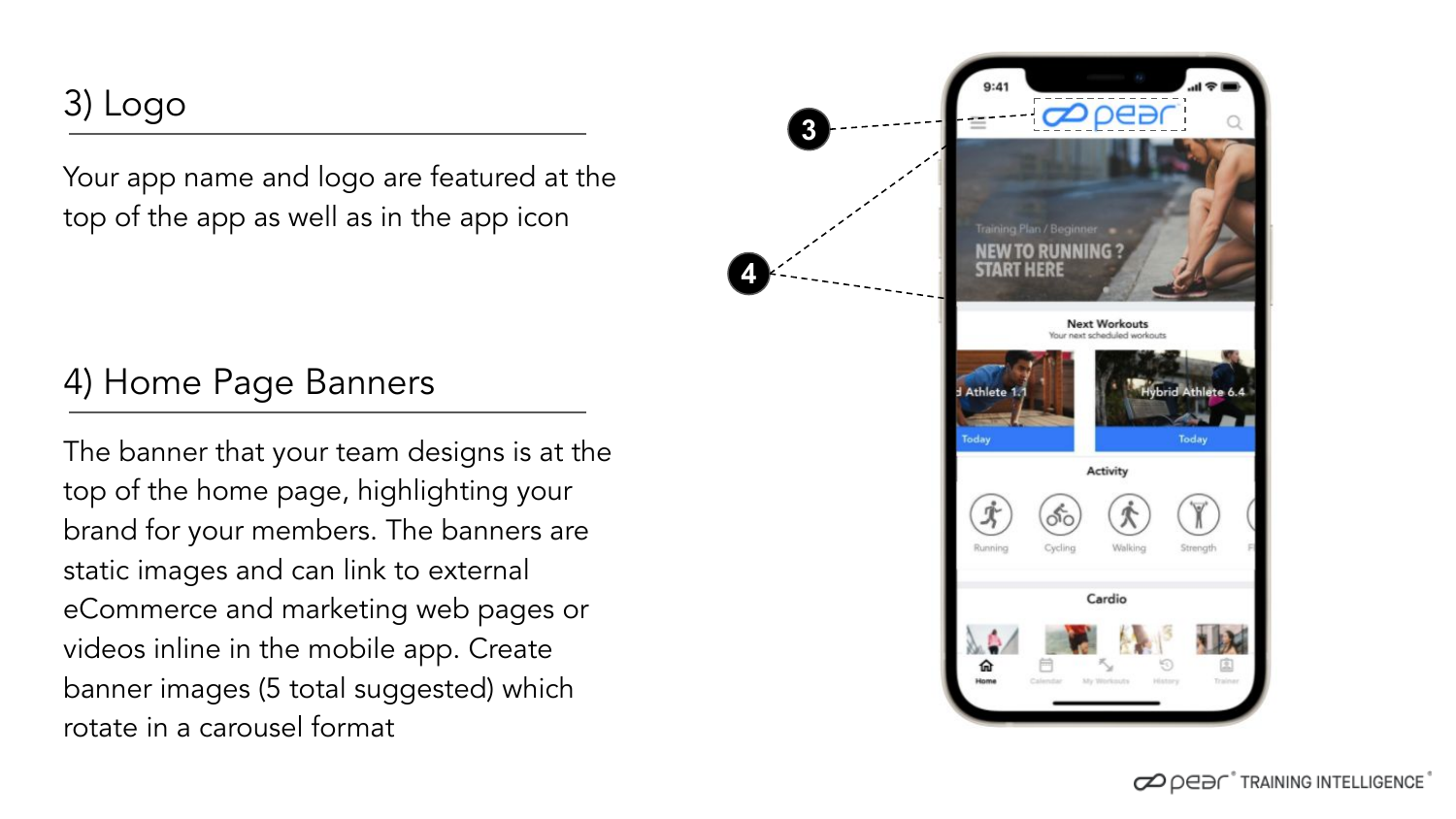#### 5) Activities

Option to create up to 6 custom activities. The activities should reflect your brand and keywords that identify with your products and/or techniques.

#### 6) Categories

Option to create up to 5 custom categories. These categories can be displayed with small or large icons.

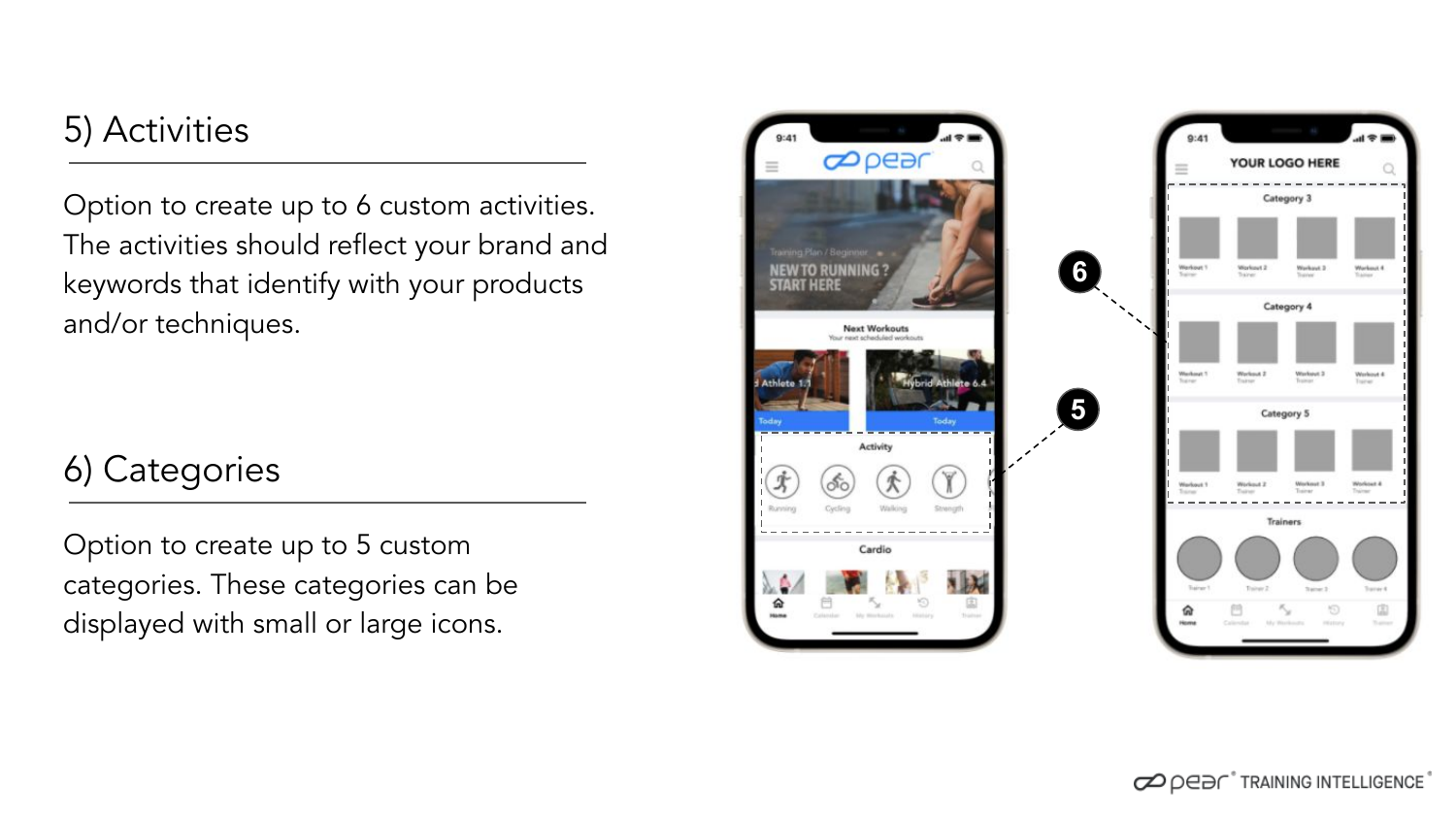# 7) Fonts

The PEAR Whitelabel app default fonts are also configurable and can be replaced with a TTF compatible font Replacement fonts should go through a full Quality Assurance cycle

#### 8) Strings

The PEAR Whitelabel app labels can be updated to match your brand's verbiage. For example, you can rename "Trainers" to "Coaches" if that resonates with your users

#### 9) Theming

The PEAR Whitelabel app supports color configurations to match your branding

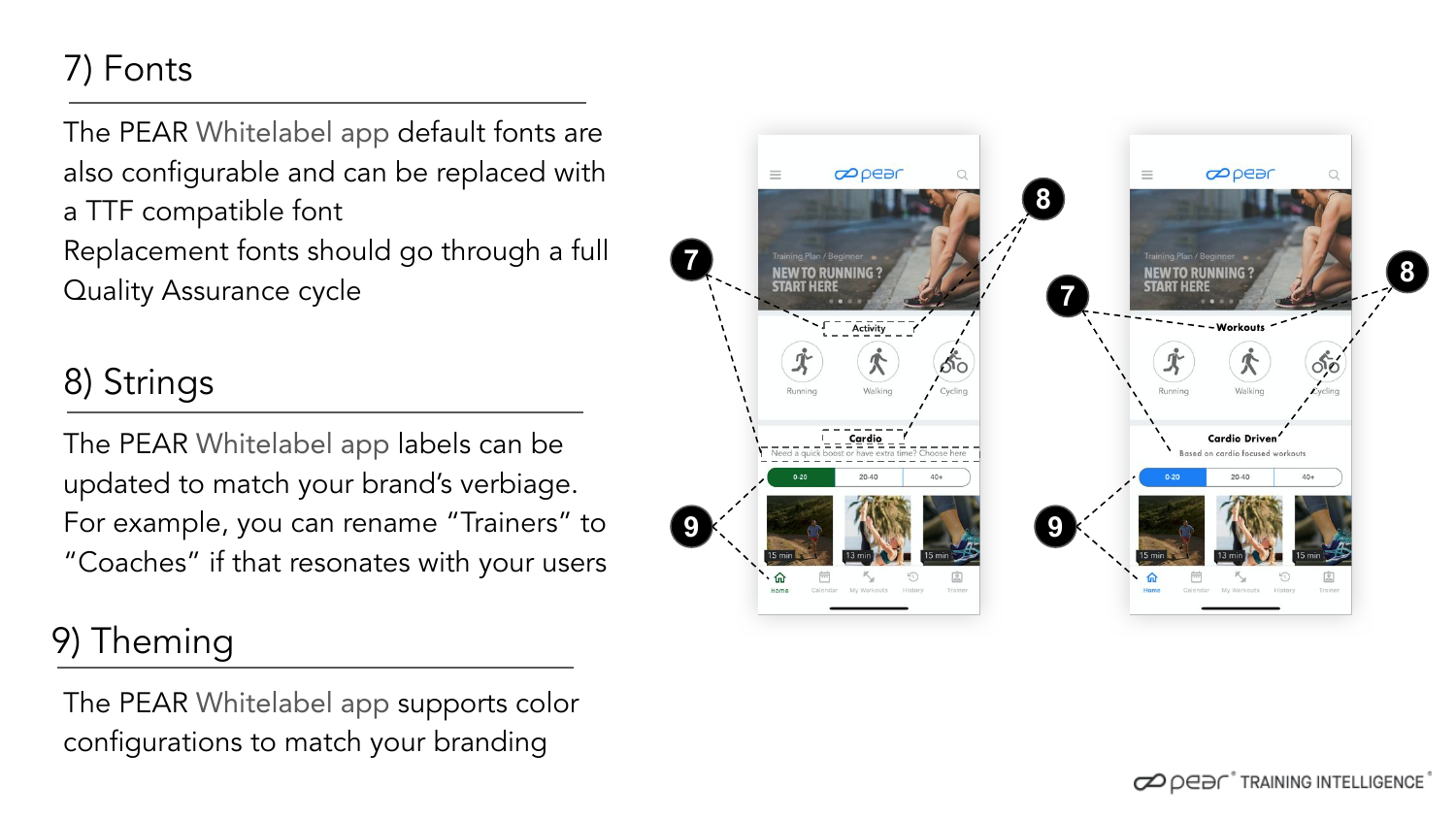### 10) Compatibility & Metrics

The PEAR App is compatible with third-party Bluetooth 4.0+ heart-rate variability monitors, producing Enhanced Fitness Metrics

# 11) Workouts & Training Plans

The PEAR App includes workouts and training plans in the existing PEAR library

### 12) Integrations

The PEAR App integrates with Apple Health



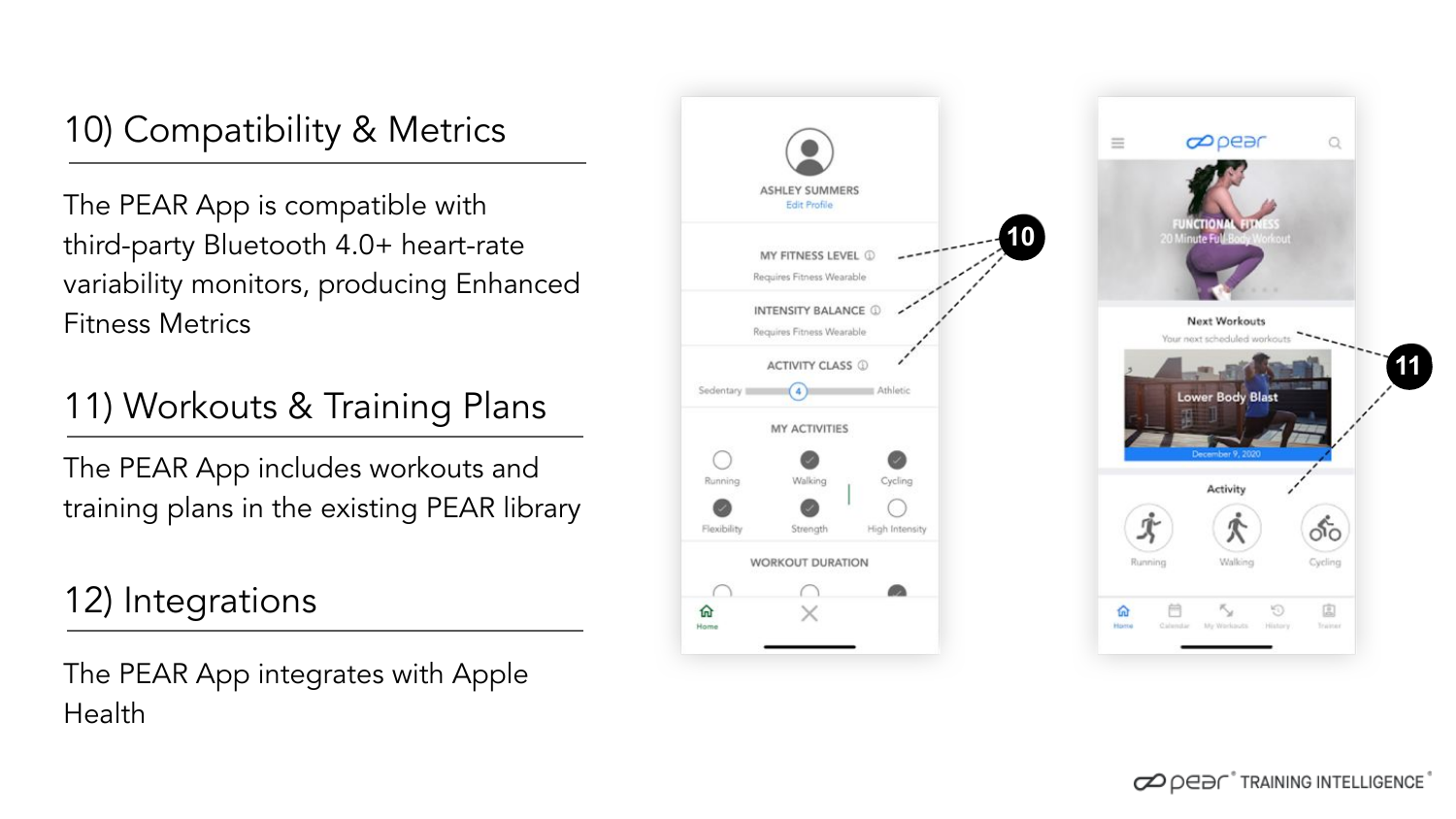#### 13) Layouts

The PEAR Whitelabel app does not allow for layout, element or flow customization, this means that while custom branding is available, the order or placement of the elements and screenflow cannot be altered

# 14) Training Intelligence  $\mathbf{\Phi}$

The PEAR Training Intelligence® trademark highlights the advanced capabilities of PEAR's core technology. This mark cannot be changed or removed



OPER<sup>+</sup>TRAINING INTELLIGENCE